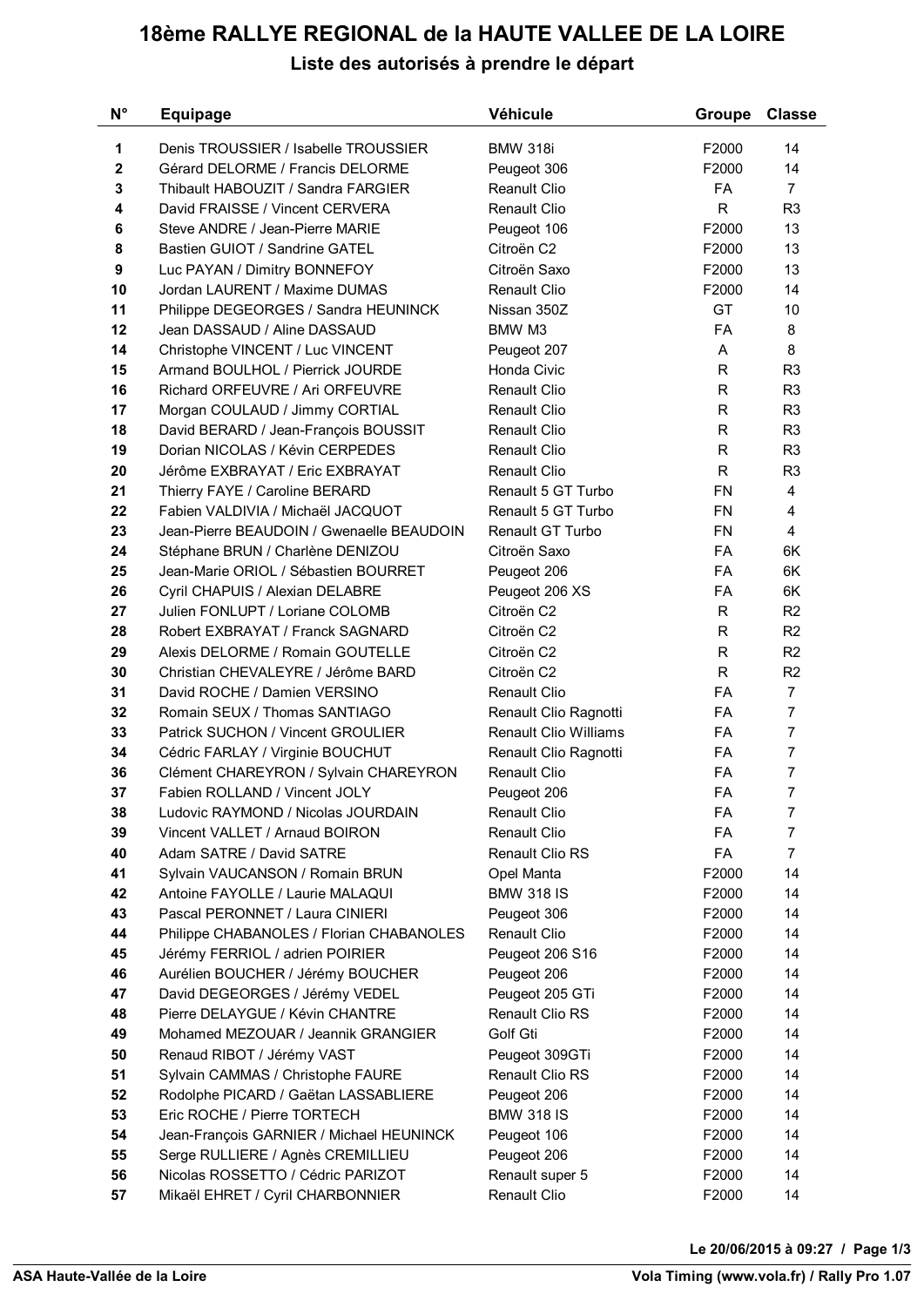## **18ème RALLYE REGIONAL de la HAUTE VALLEE DE LA LOIRE Liste des autorisés à prendre le départ**

| $N^{\circ}$ | <b>Equipage</b>                          | Véhicule               | Groupe    | <b>Classe</b>  |
|-------------|------------------------------------------|------------------------|-----------|----------------|
| 58          | Sébastien SIEWIERSKI / Victor SIEWIERSKI | Peugeot 205 Gti        | F2000     | 14             |
| 59          | Jean-Pierre VINCENT / Anthony DORAN      | Peugeot 205 GTI        | F2000     | 14             |
| 60          | Fabienne BEYSSON-BALOGE / Marie BERGEON  | Peugeot 205 GTI        | F2000     | 14             |
| 61          | Yohan BORDEL / Maxime GIRARD             | Peugeot 206 RC         | F2000     | 14             |
| 62          | Laurent CAUSSE / Frédéric HOUILLON       | Peugeot 206 Gti        | F2000     | 14             |
| 63          | Damien VAURE / Sandy DELAYGUE            | Peugeot 206 CC         | F2000     | 14             |
| 64          | Salvatore CONTRINO / Wilfrid CLARINARD   | Golf Gti               | F2000     | 14             |
| 65          | Dominique ROMO / Sabrina ROMO            | Renault Clio RS        | F2000     | 14             |
| 66          | Jérôme MASCLAUX / Nicolas ROUDIL         | Renault Clio Ragnotti  | <b>FN</b> | 3              |
| 67          | Christopher ARNAL / Michel ARNAL         | Renault Clio           | <b>FN</b> | 3              |
| 68          | Gaëtan CELERIEN / Lydie CHAUSSINAND      | Renault Clio RS        | <b>FN</b> | 3              |
| 69          | Jeannot FOURNIER / Anthony SPIESSENS     | <b>Renault Clio</b>    | <b>FN</b> | 3              |
| 70          | Eric COUPIER / Ludovic SALANON           | <b>Renault Clio</b>    | <b>FN</b> | 3              |
| 71          | Jordan COSTE / Elsa LEVEQUE              | <b>Renault Clio RS</b> | <b>FN</b> | 3              |
| 72          | Marc REYNAUD / Marie-Pierre BILLOUX      | Clio RS                | <b>FN</b> | 3              |
| 73          | Laurent RUSZKOWSKI / Elodie RUSZKOWSKI   | <b>Renault Clio RS</b> | <b>FN</b> | 3              |
| 75          | Philippe LANDON / Alain DEMEURE          | Peugeot 106            | <b>FA</b> | 6              |
| 76          | Florian FAYOLLE / Maud VEDRINE           | Citroën Saxo VTS       | <b>FA</b> | 6              |
| 77          | Sébastien BERGER / Anthony PORTE         | Citroën SAXO           | FA        | 6              |
| 78          | Cyril VINCENT / David BONNET             | Citroën SAXO           | <b>FA</b> | 6              |
| 79          | Alexis GUERRIERI / Sylvain CALARD        | Citroën Saxo           | <b>FA</b> | 6              |
| 80          | Séverine DARNE / Adeline RIFFARD         | Citroën Saxo VTS       | <b>FA</b> | 6K             |
| 81          | Olivier LAMBERT / Amandine LEBRETTON     | Citroën Saxo           | FA        | 6              |
| 82          | Thomas BOUTEYRE / Karl COCHET            | Peugeot 106 Rallye     | FA        | 6              |
| 83          | Jean-François TURNEL / David MARAS       | Citroën Saxo           | F2000     | 13             |
| 84          | Jérôme FLEURY / Anthony BOIRON           | Peugeot 205 GTI        | F2000     | 13             |
| 85          | Sylvain CHAPDANIEL / Anaëlle SAUVAIRE    | Peugeot 106 S16        | F2000     | 13             |
| 86          | Frédéric SARAIVA / Jordan MAY            | Peugeot 106 S16        | F2000     | 13             |
| 87          | Kévin DURET / Nicolas FONLUPT            | Citroën Saxo           | F2000     | 13             |
| 88          | Alexandre BRASSAC / Rémy BRASSAC         | Citroën Saxo           | F2000     | 13             |
| 89          | Boris LEBON / Candy FAYE                 | Peugeot 106            | F2000     | 13             |
| 90          | Marc CHAPUIS / Marie-Pierre CHAPUIS      | Peugeot 205 GTI        | F2000     | 13             |
| 91          | Mickaël BRUN / Romaric BRUN              | Peugeot 205            | F2000     | 13             |
| 92          | Franck CUOQ / Gregory LARGY              | Citroën Visa GTI       | F2000     | 13             |
| 94          | Pierre PHILIPPOT / Emilien BELIN         | Citroën AX Sport       | FA        | 5              |
| 95          | Frédéric MASSON / Aloïs ROCHE            | Citroën AX             | FA        | 5              |
| 96          | Frédéric FOURNIER / Fabien FOURNIER      | Polo                   | FA        | 5              |
| 97          | Romain BERARD / Christophe ALLIRAND      | Peugeot 205            | FA        | 5              |
| 98          | Joël DOUIX / Jérémy BONNEFOY             | Peugeot 205            | FA        | 5              |
| 99          | Didier DANCETTE / Jérôme BAROUX          | Honda Civic VTI        | <b>FN</b> | 2              |
| 100         | Nicolas PASCAL / Laura DEGEORGES         | Citroën Saxo VTS       | <b>FN</b> | 2              |
| 101         | Nicolas GUENARD / Romain GAREL           | Peugeot 106 16 S       | <b>FN</b> | 2              |
| 102         | Loris BADIOU / Maxime MACHABERT          | Peugeot 106            | <b>FN</b> | 2              |
| 103         | Valentin CHIPIER / Alexis VISSERIAT      | Peugeot 106 S16        | <b>FN</b> | 2              |
| 104         | Christophe PASCAL / Alexis LEDUC         | Peugeot 106 S16        | <b>FN</b> | $\overline{2}$ |
| 105         | Marc DALLET / Sandrine ANTOSZEWSKI       | Citroën SAXO           | FN        | 2              |
| 107         | Thibaut BARBIN / Kévin FERNANDEZ         | Peugeot 106 S16        | FN        | 2              |
| 108         | Maxime BOULAKHLAS / Benjamin COSTET      | Peugeot 106 S16        | FN        | 2              |
| 109         | Rémy LEVEQUE / Rodhlann RENAUD           | Citroën Saxo Vts       | <b>FN</b> | $\overline{c}$ |
| 110         | Nans MARNAS / Frédéric SACILOTTO         | Citroën Saxo VTS       | <b>FN</b> | $\overline{2}$ |
| 111         | Silvio CAMMAROTA / Thibault ALLIROL      | Peugeot 106            | <b>FN</b> | $\overline{2}$ |
| 113         | Robin KAISER / Thibault GAILLARD         | Citroën Saxo           | N         | 2S             |
| 114         | Michel BERNARD / Sophie BERT             | Simca R3               | F2000     | 12             |
|             |                                          | Citroën AX             | F2000     | 12             |

**Le 20/06/2015 à 09:27 / Page 2/3**